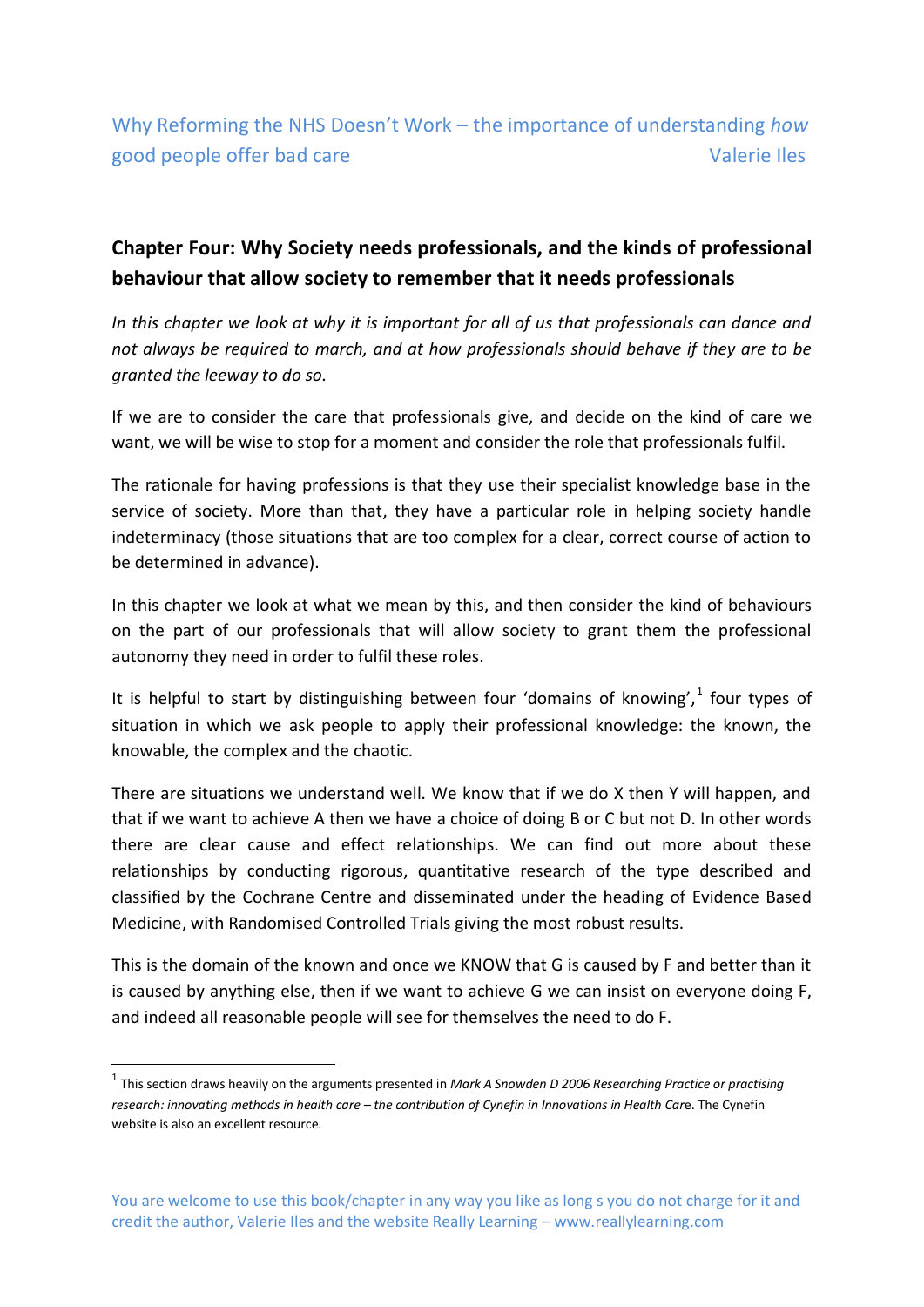The number of situations where we can be this certain are few (compared with the number of decisions each of us takes in a day) but when we come across them we can be 'feudal' in our approach to leadership and insist on certain practices.

There are other situations where these cause and effect relationships are not as clear. This may be because they are separated from each other by time and/or geography. So doing something here and now has an impact over there (out of my sight) or then (much later when we have forgotten about it). This lack of ready association means the cause and effect relationships have been noticed and investigated by far fewer people, people we call experts, and they can be discovered more appropriately by methods such as experiment, fact finding, and scenario planning. In other words they involve more speculation and guess work and multi faceted detective work. In these settings, rather than turning to a set of defined practices supported by RCT evidence, if we want to know what to do next we turn to a group of experts who understand these relationships better than the rest of us. If we are wise we keep an eye on the experts and ensure that they remain constantly open to reappraisal of the field and that they keep challenging their assumptions. We can call this the domain of the knowable and the style of leadership 'oligarchic'.

There is a third kind of situation which we can call complex. Here the cause and effect relationships are so numerous and they interact with each other so frequently and unpredictably that it is no longer possible to predict what will happen if we do X.

The research methods that are valuable in the first two settings do not work here and, worse, can be actively misleading. They can suggest causality where there isn't any and if we approach a complex situation expecting it to be known or knowable then there is a very real danger of 'spurious retrospective coherence'. This occurs when we look back at a situation and believe we can discern that action A led to outcome B and, if B is undesirable, blame action A or the person taking it. But the individual who did A may have had no way of knowing it would result in B because it often doesn't – since it leads to X, Y and Z which are affected by E, F, G and H, which are themselves influenced by M, N and O etc. So a person choosing to do A was 'muddling through elegantly' which is just the right approach in settings of this kind. Thus an edict that 'to avoid B no-one must do A' would be misguided.

The methods of research needed here are innovative, unconventional and not yet fully accepted - narrative based research being an example. The most effective leadership style here is different too: a combination of a firm foundation of effective administrative procedures and safe governance, with enabling behaviours and an ability to adapt to situations as they arise.

We can therefore see the importance (great importance) of distinguishing situations that are complex from those that are known or knowable. Behaving as though we are in the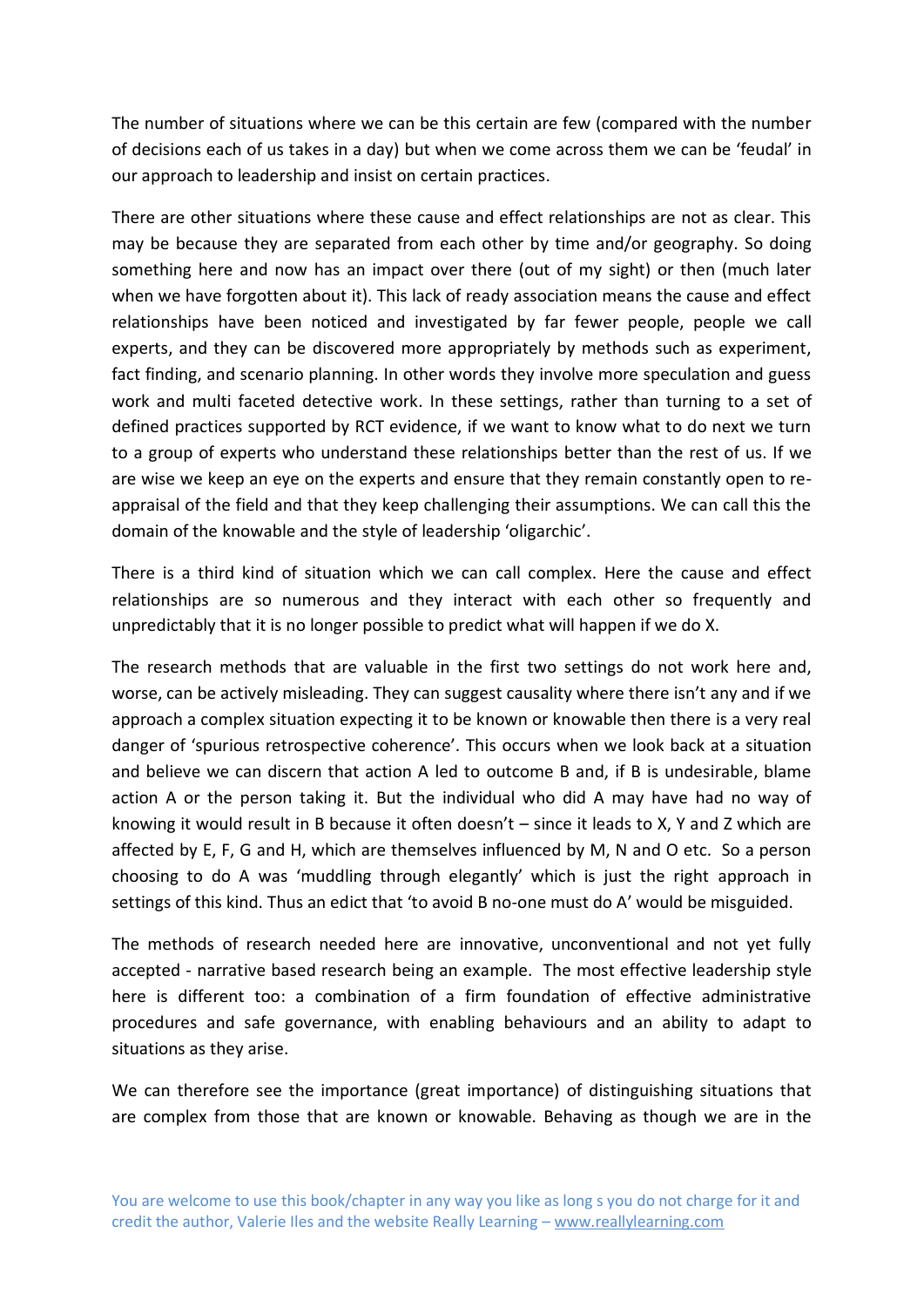domain of the known or knowable when we are not simply adds tension and does not contribute to an understanding of the situation or to ways forward.<sup>2</sup>

In the fourth domain, settings that are chaotic, there are no perceivable cause and effect relationships. The system is too turbulent, and the time to investigate is not available. An example in medicine might be the accident and emergency specialist dealing with a major incident with many people with critical injuries.

The best leadership style here involves the readiness to act quickly and decisively, and a hierarchy where such decisions can be relayed quickly and acted upon without question. The aim is to deploy authority to "control" the space, trying to move it into the knowable or known, or in some cases into the complex.

In situations that we can think of as 'known' or 'knowable' then protocols and seeking the advice of experts are good ways of proceeding. However in complex or chaotic settings these cannot work and we rely instead on the experience, knowledge and 'practical wisdom<sup>'3</sup> of professionals.

This is so important it is worth saying again: in contexts that are known or knowable we can rely on information from the internet, on algorithms and on statistics. In complex situations we need people with something beyond all that – what Aristotle called phronesis, or Practical Wisdom, an ability to muddle through elegantly<sup>4</sup>, drawing on deeply held knowledge, experience, expertise and intuition.

If we understood that better, patients would cease to distrust doctors who look things up when consulting them ('she can't be any good she had to look up the drugs before she prescribed them), clinicians could welcome information patients bring with them from the internet and we could all focus on the *added value* that professionals bring: practical wisdom, seeing ways forward in situations of uncertainty.

So practical wisdom on the part of professionals (of all kinds) is important to society as a whole and we need to ensure they are able to acquire it. We need to help foster it and nurture it, and it is here that we find the greatest danger of a focus on the transactional at the expense of the covenantal – we prevent our young professionals from developing the professional wisdom on which we all depend.

**.** 

 $2$  It can be so frustrating to reflect on a complex situation in which something has gone wrong and not be able to identify someone to blame. Here is one example of that frustration. <http://archive.constantcontact.com/fs065/1102665899193/archive/1103589810918.html>

Once we can accept that complex situations are fundamentally different from known or knowable ones we can look for the instead for the full range of contributing factors, with the aim of better understanding the complexity rather than trying to pin the blame on one.

 $3$  Aristotle argued that we all have need of a master (or executive) virtue that enables us to decide how much of what other virtues, knowledge etc we need to bring to bear in different situations. He called this 'phronesis' or practical wisdom. <sup>4</sup> The phrase used by systems and complexity theorists

You are welcome to use this book/chapter in any way you like as long s you do not charge for it and credit the author, Valerie Iles and the website Really Learning – www.reallylearning.com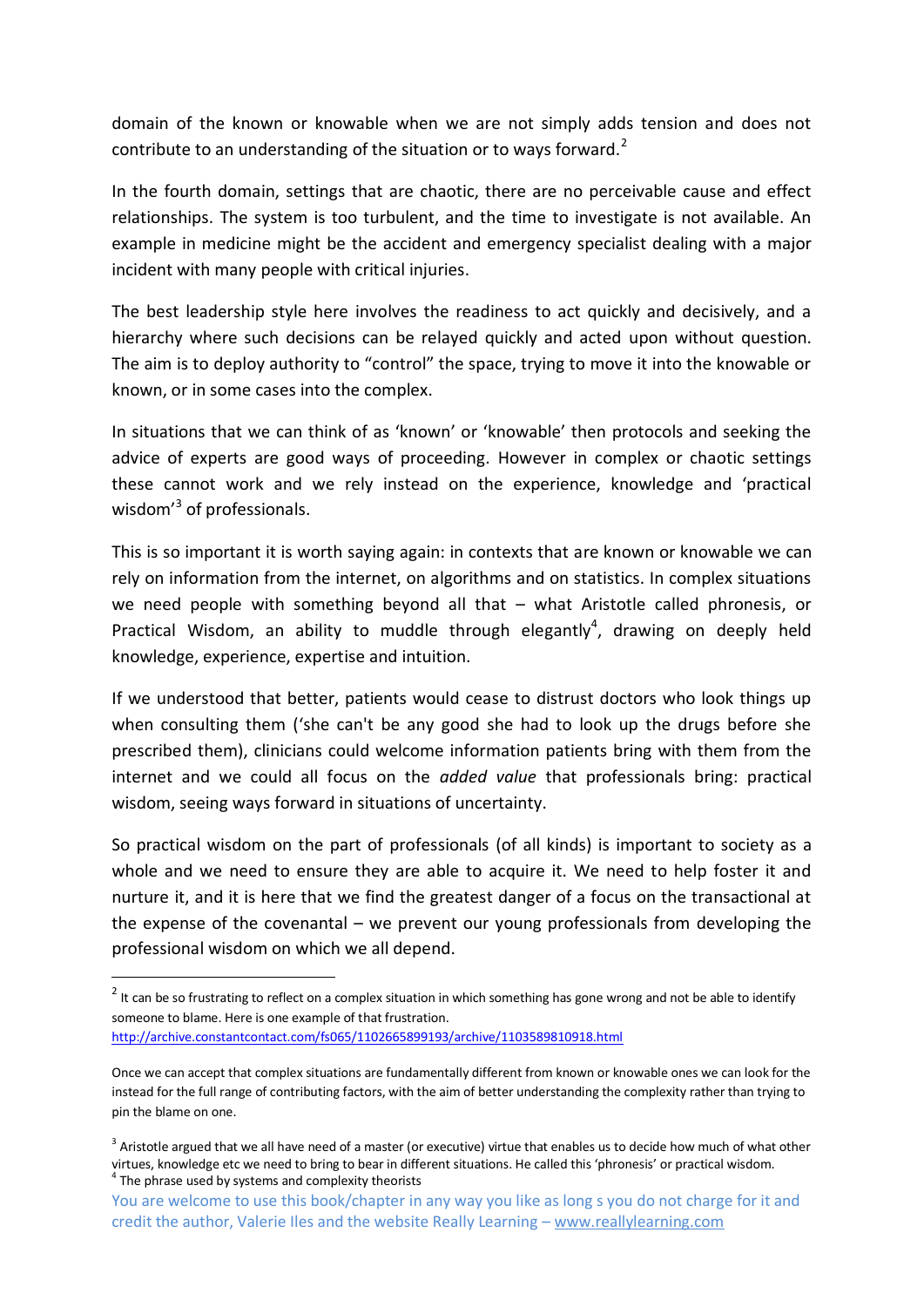Wisdom is the product of experience. 'One becomes wise by confronting difficult and ambiguous situations, using one's judgement to decide what to do, doing it, and getting feedback. One becomes a wise practitioner by practising being wise'.<sup>5</sup> If we teach our young professionals in ways that do not give them the opportunity to practise being wise then we not only lose the aspects of care we have described in the covenantal column of our chart, but we rob society of its ability to handle situations that are not known or knowable. Situations that are complex or chaotic, indeterminate.

Somehow our approach to risk has reduced our concern about this. The notion that all risks can be quantified seems to give us the illusion that we can get rid of them. We have seen the dangers of this thinking in one sphere – the financial markets - we now need to become aware of other arenas where we are implicitly making this assumption, and we suggest health care, social care, education, policing and many other arenas are in the frame.

This may be a distinctively post enlightenment western approach: the dominance of mythos over logos<sup>6</sup>, or science and logic over mystery and meaning. If we were to accord mystery and meaning more attention we would encourage the development of tolerance and generosity and an ability to accept uncertainty, indeterminacy and risk. We would also value anxiety and teach people how to respond with respectful uncertainty to situations in which the way forward is not clear. To achieve this we could remind ourselves that tolerance and generosity are not innate characteristics that people either have or do not but habits that can be actively cultivated and we might look to the contemplative meditation of many Eastern philosophies, (and also of many earlier traditions of Christianity) as ways of doing so.

If we saw uncertainty as inevitable and anxiety as valuable we would respond differently. If we allowed more emphasis on 'inner knowing', an Eastern concept borne out by current neuroscience, we would realise that courageous soul-searching for the best response to an unclear situation (which is surely what we want) is dangerously jeopardised by the 'spurious retrospective coherence' of those whose mindset is solely the domain of the known.

This suggests that when we are patients we need to have two different kinds of mind, one that is appropriately demanding about the transactions of care when these are not effected well, and one that includes tolerance and acceptance when care options are not straightforward and involve risk and trust. If we encourage patients to be only demanding then again we will prevent professionals from developing and using their practical wisdom.

If we are indeed to encourage the development of practical wisdom then we need to help society understand the inevitability of uncertainty and risk and to understand too that people who work with these will inevitably, on occasions, make decisions that do not have successful outcomes.

 5 As described by Barry Schwartz and Kenneth Sharpe in 2005 in the Journal of Happiness Studies

<sup>6</sup> Karen Armstrong, cited in Vernon M, After Atheism.

You are welcome to use this book/chapter in any way you like as long s you do not charge for it and credit the author, Valerie Iles and the website Really Learning – www.reallylearning.com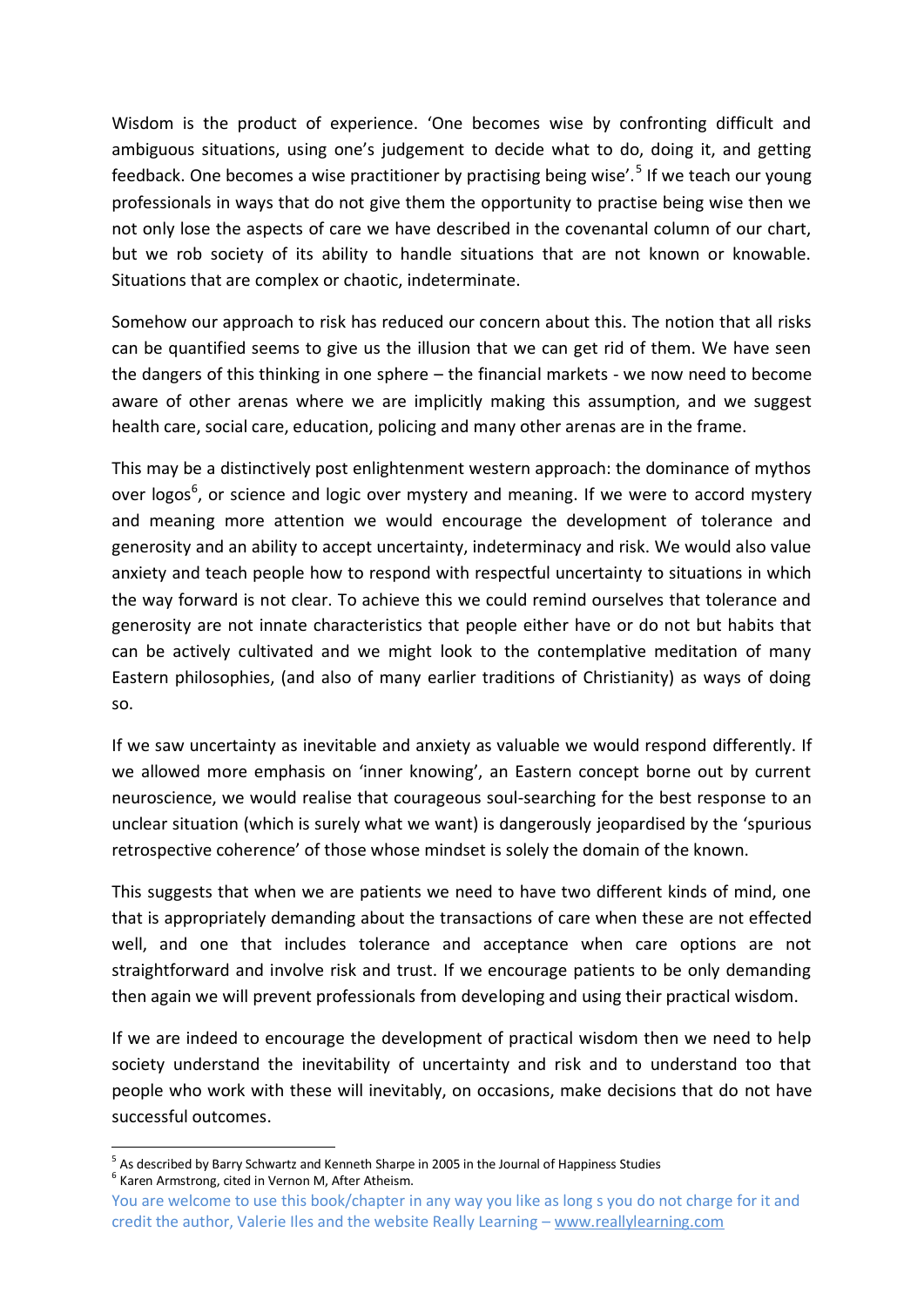Of course we must be mindful of the large literature cautioning us against professional power and privilege and be particularly aware of the concept of professional capture – when a profession claims for itself power over decisions that belong more properly to a wider (or other) group. So we must subject all claims by professions to special expertise (and therefore to additional forms of power) to scrutiny – and the professions themselves must welcome that scrutiny and take thoughtful part in the ensuing debate.

How, then, can we persuade society that pleas for professional judgement are not self indulgent and self interested?

We have said before that professionals have not engaged in sensible debate about the current emphasis on transactional care and that many professionals and their negotiating bodies resist pressures from patients for better access and service. So we need to consider ways in which professionals can be persuaded to take these seriously.

We can suppose that some of the resistance on the part of professionals to targets and to systematization is a result of an implicit recognition that a focus on good transactional care undervalues the covenant of care: that their concern for the latter leads to their resenting pressure for only the former. But we can also note that in countries where politicians are no longer involved in championing the patient's interest by setting targets and other requirements, the services offered quickly meet the needs of providers more than those of patients. In other words we can observe a large element of self interest (in addition to professional altruism) that needs to be challenged, and challenged effectively.

## **Professional behaviours**

Let us remind ourselves that professions have a specialist expertise of value to society, so that in return for investing the time and energy in developing that expertise in the interests of society, society confers on professionals a status that allows them certain privileges. Thus, for example, health care professionals routinely touch patients in ways that would be considered assault in other circumstances and they earn rather more than people in other roles who have not made this investment of time and energy. Professionals, knowing more about their field than the rest of society, are granted a degree of professional autonomy.

You are welcome to use this book/chapter in any way you like as long s you do not charge for it and credit the author, Valerie Iles and the website Really Learning – www.reallylearning.com Along with autonomy, rights and income comes a status – status that is conferred by society and enjoyed by the professions, and which differs from profession to profession. Just what determines the status accorded to a profession has been the subject of discussion among sociologists for some decades and the work of Jamous and Pelouille is probably not the last word on the subject but does seem to have some descriptive and predictive value. They suggest that it depends on what they call the technicality indeterminacy ratio. That if the knowledge base of a profession or specialty is highly technical and definitive and its members can give clear, closed answers to questions (yes /no/ 3.95%) then it is likely to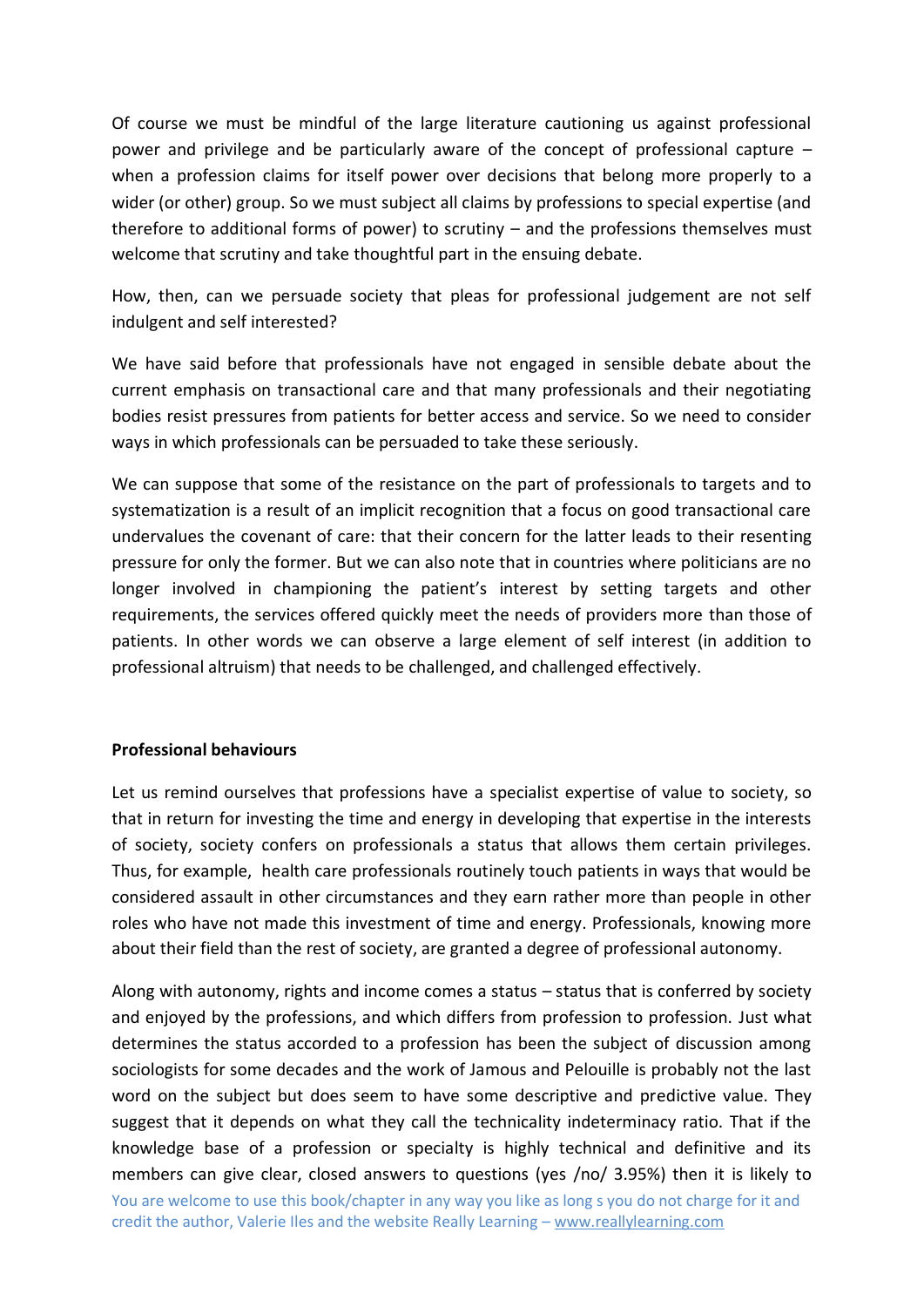hold higher status then a profession or specialty that gives more contingent answers (it depends, it could be this or that, let's try it and see). However if the knowledge base is too technical then the people using it could be replaced by a computer protocol or an algorithm, so status will be protected only if the knowledge needs to be interpreted differently in each of the cases to which it is applied.

Status is valuable when it is used wisely and well, for example it allows professionals to resist demands for them to practice in ways that do not benefit patients and society, but it can also be used self-interestedly and then it skews decisions against the interest of others and society as a whole. Unfortunately once a high status has been conferred there are very few mechanisms to challenge its misuse, except in the most egregious instances or in cases where other factors such as racial discrimination come into play.

When status is used wisely it draws on the experience, expertise, specialist knowledge base and practical wisdom that is the reason the status has been awarded, and it is used in the service of society or its members. So when a consultant surgeon argues for a particular surgical practice in theatre, having thought clearly and deeply about alternatives, discussed it with others and decided that this is the way the best outcomes will be achieved for patients, then we are wise to listen to them carefully, and often defer to their judgement. When the same surgeon argues for a particular car parking scheme and especially if it is a scheme that makes life easier for him or her at the expense of others, then we should make sure that view is heard no more loudly than the views of everyone else involved<sup>7</sup>.

Being clear about when it is wise to defer and when to insist when dealing with people of high status (and *as* a person of high status) is important. It not only makes for better decisions but happier professionals. Even so the high status of some groups in health care means that health care organisations are not hierarchical in the way that many organisations are, they are what Henry Mintzberg terms 'disconnected hierarchies'. In other words status protects professionals from being managed.

Status is little talked about and yet pervades day to day life in health care settings. Its impact on behaviours, decisions and working practices is constantly apparent to those working within health care. How is it that this is not discussed more openly? Somehow we have allowed a political correctness to dictate that we pretend there are no differences in status between different healthcare professions, nor between specializations within them, nor between professionals and patients. And this political correctness prevents us reflecting on the complex set of actions and reactions between the high status professions and society, and between these professions and government, that are jeopardising our ability to offer good affordable care.

 7 And of course many issues in healthcare fall somewhere between these clear examples

You are welcome to use this book/chapter in any way you like as long s you do not charge for it and credit the author, Valerie Iles and the website Really Learning – www.reallylearning.com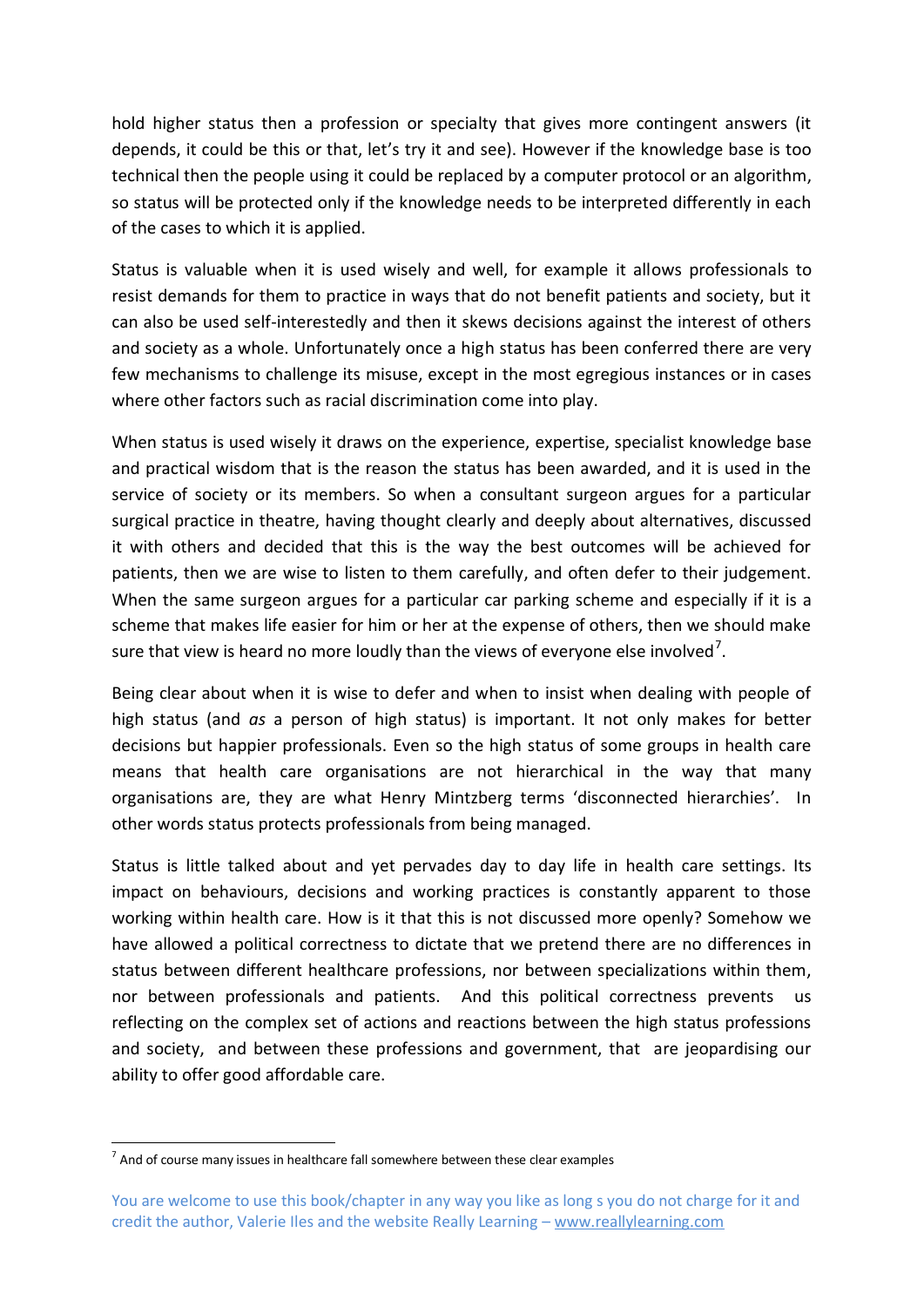Let us look briefly at some of the ways in which the relationship between the medical profession and society has changed.

The young people going into medicine are some of the best qualified teenagers in the country and the training they embark on is arduous and long. Some feel called to a life in medicine (although vocation as a term is frowned upon) and most believe their chosen career is of great value to others and see their established seniors as figures of standing and moral authority. Once qualified though, although no longer expected to embody the role 24 hours a day, as their professional forebears did, they find they are dealing with a public less deferential and more ready to call upon medical services for help at unsocial times of day and night, than they would have done 20 years ago.

They find too that the expanding roles of other professions have encroached on the medical one and at the same time many different groups have reacted against what they have perceived as inappropriate superiority assumed by the medical profession. For example some patient groups have protested at medical paternalism, and altruism and self sacrifice have had a bad press from quarters as diverse as the feminist movement and public choice economists. Simultaneously other health care professionals have resisted doctors assuming leadership roles in multidisciplinary teams.<sup>8</sup>

These behaviours and others like them have felt like 'doctor bashing' to those on the receiving end.

The contexts in which doctors work have also changed. Organisations have become bigger and more complex, and management (as described in Chapter Two) has become a specialist role, divorced from the professions where it previously lay, exercising control over resources previously under the purview of senior professionals. Concern for clinical care and financial accountability have tended to be held separately: professions focusing on clinical matters and managers on finances. The battles that have ensued have left both camps lamenting the power and intransigence of the other.

So the relationship between the medical profession and society has been a complex set of actions, reactions and interactions from which have emerged the current behaviours and attitudes. These include:

An attitude of entitlement and grievance on the part of doctors that manifests all too often in a refusal to engage with agenda set by politicians and enacted by managers, even where their aims could be said to coincide, e.g. over access, waiting times etc. For example a consultant surgeon is infuriated at requests that patients about to breach a

-

 $^8$  Instead of constructive dialogue to resolve these tensions the situation has all too often been allowed to degenerate into long term dysfunctional team behaviours. Observing this younger doctors, especially in specialties such as psychiatry, have learned the lesson that they should not assume the lead. Since this is again not discussed teams and services are left effectively leaderless.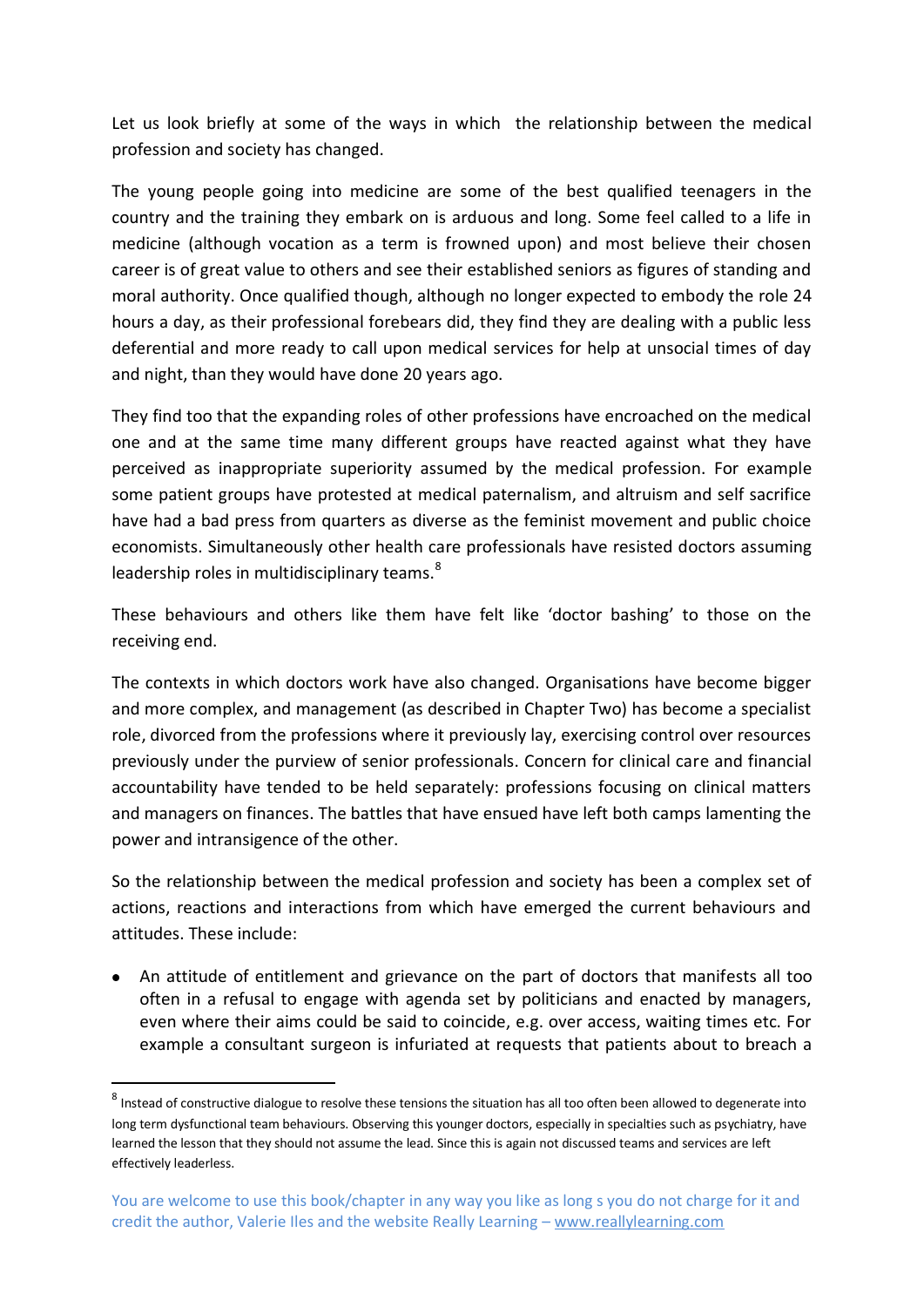target are given priority over more urgent cases – and yet makes no constructive attempts to improve processes so that no patient has to wait an unacceptable length of time<sup>9</sup>

A frustration on the part of policy makers at their inability to influence the behaviours of clinicians and deliver more or better care, that has led them to wield blunt instruments of coercion – the bluntest of all being the quasi market.

So we have a situation where society needs its professionals to be able to develop and use their professional judgement (practical wisdom) if it is to deal with uncertainty. However the professional autonomy it accords to its highest status health professionals, doctors, has led to a set of dynamics which is manifested in a deep seated lack of trust between policy makers and doctors. They then each use their power in ways that increase the lack of trust.

One governmental reaction has been to try and reduce professional autonomy and status by increasing the numbers of doctors (increasing the number of places at medical schools), paying them for piece work (GPs) or for defined periods of time (hospital consultants) rather than a professional salary, systematizing as much as possible of the care process and treating them as impersonal units of production.

But, as we have seen, a flourishing set of professions is important to our collective wellbeing so it is in all our interests to try and develop a new set of dynamics.

Sociologist Celia Davies, $10$  a long-time student of the relations between doctors and nurses, argues that the 'emotions work' that nurses so often do, can serve to split off the caring role, enabling doctors to develop and maintain a classic professional identity with many of the features described in this chapter.<sup>11</sup> She has articulated a new sense of professional identity*<sup>12</sup>* that may be needed, as summarized in Table 4.1.

## **Conclusion**

-

So if we look back over the thinking presented in this chapter its argument is as follows.

Society needs professionals to develop and use practical wisdom (professional judgement) in situations where it is needed, and to standardise and systematise in situations where it is not. It accords professionals the status and autonomy to be able to exercise this judgement and then because of that status and autonomy finds it difficult to challenge individuals and groups of these professionals when they use them in ways that are not in the best interest of society. Often this involves professionals refusing to recognise when standardisation is

 $^9$  The response of management is to pay for an additional surgical list at a weekend, something they would not consider doing when a lower status profession attempts to refuse to play ball.

<sup>&</sup>lt;sup>10</sup> Professor Emerita of Health Care at the Open University

<sup>&</sup>lt;sup>11</sup> Gender and the Professional Predicament in Nursing, Open Univ Press 1995

<sup>&</sup>lt;sup>12</sup> Celia Davies: Workers, Professions and Identity in Henderson J and Atkinson D eds Managing Care in Context London Routledge 2002.

You are welcome to use this book/chapter in any way you like as long s you do not charge for it and credit the author, Valerie Iles and the website Really Learning – www.reallylearning.com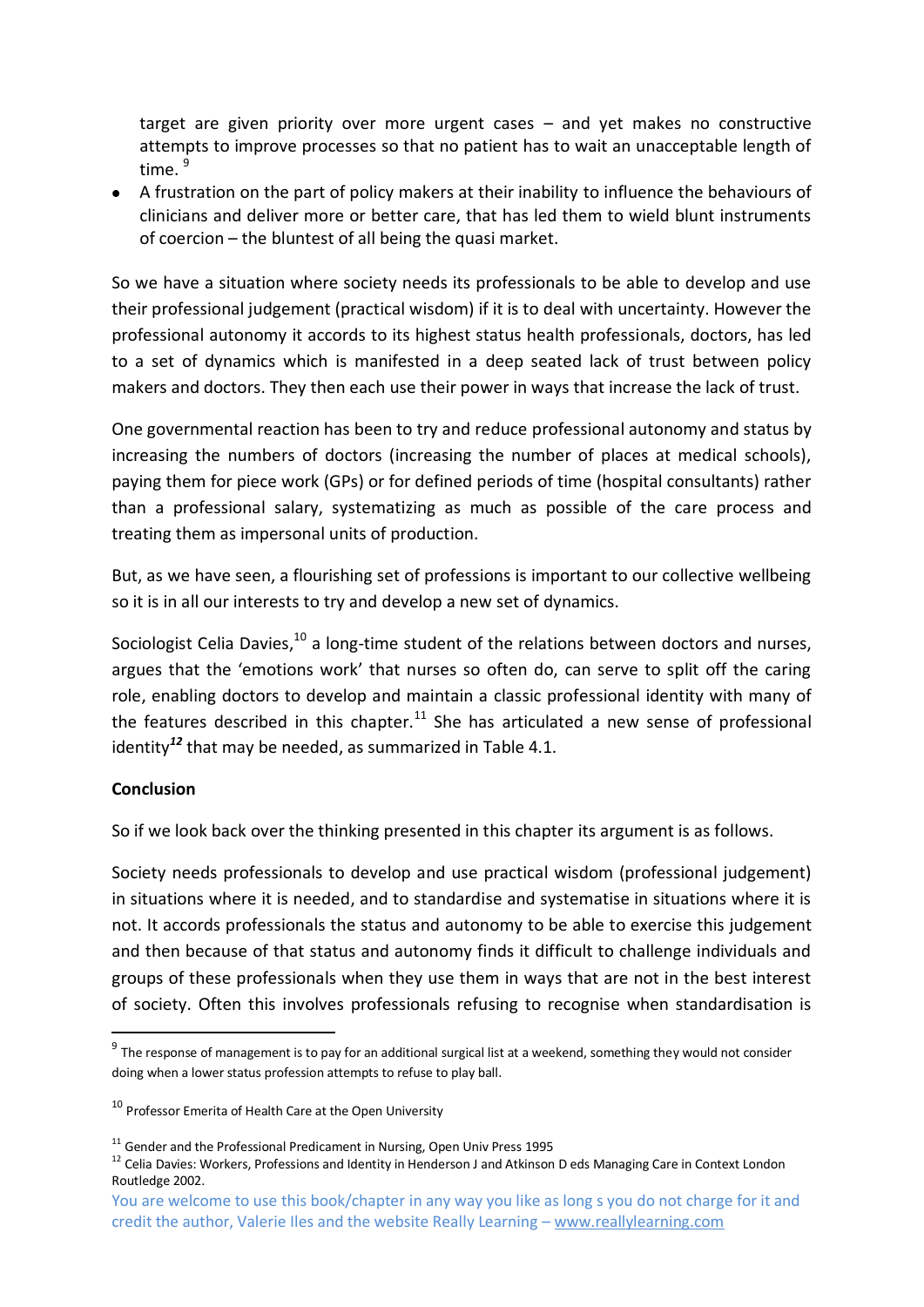appropriate. This is understandable because standardisation feels like a loss of professional status and is bound, almost always, to be resisted. Expecting this resistance and influenced by the attitudes and behaviours that result from the five winds, managers and governments choose to use transactional methods of interacting with (and trying to control) doctors rather than constructive covenantal approaches.

These methods are unhelpful, however professions have a responsibility to ensure their members keep the interests of society foremost, and to help them see that it is by accepting and initiating sensible standardisation that they demonstrate their trustworthiness to retain the autonomy to use professional judgement in cases that require it. However unless this responsibility to society is explicitly taught it becomes confused among the acrimonious relations between a profession and the government, and the professions forget their wider responsibility to society, and forget too that society is so much more than the government. They need to help protect society from the inadequacies of government by rising above their squabbles with it.

In other words professions need to redevelop a rich understanding that Government is only one part of society, as are patients, the population, journalists and very much more. Society needs to be seen as something dynamic and changing that involves people, technology, history, different realities, opportunities, risks, single lives, collective relationships, different states of physical and mental health, and the different meanings brought to events by different people. Of course it would help if governments understood this too, but professions can and should rise above their frustrations with governments and find ways of honouring their deal with a wider society. We explore this further in Chapter Seven.

## **Table 4.1**

| <b>Classic Professional Identity</b>                                 | Towards a new professional identity                                                                 |
|----------------------------------------------------------------------|-----------------------------------------------------------------------------------------------------|
| A strongly bounded individual -a sense                               | A strongly connected individual - a                                                                 |
| of self apart from others                                            | sense of self in connection with others                                                             |
| Mastery of knowledge – expertise as<br>hard won personal acquisition | Reflective application of knowledge -<br>blending knowledge and experience in<br>a specific context |
| Detachment - emotionally controlled                                  | Engagement - explicit use of self and                                                               |
| and self referential                                                 | acknowledgement of emotions                                                                         |
| Autonomous practice – a unilateral,                                  | Team practice - welcoming and valuing                                                               |
| personally accountable decision maker                                | the contributions of others                                                                         |

You are welcome to use this book/chapter in any way you like as long s you do not charge for it and credit the author, Valerie Iles and the website Really Learning – www.reallylearning.com